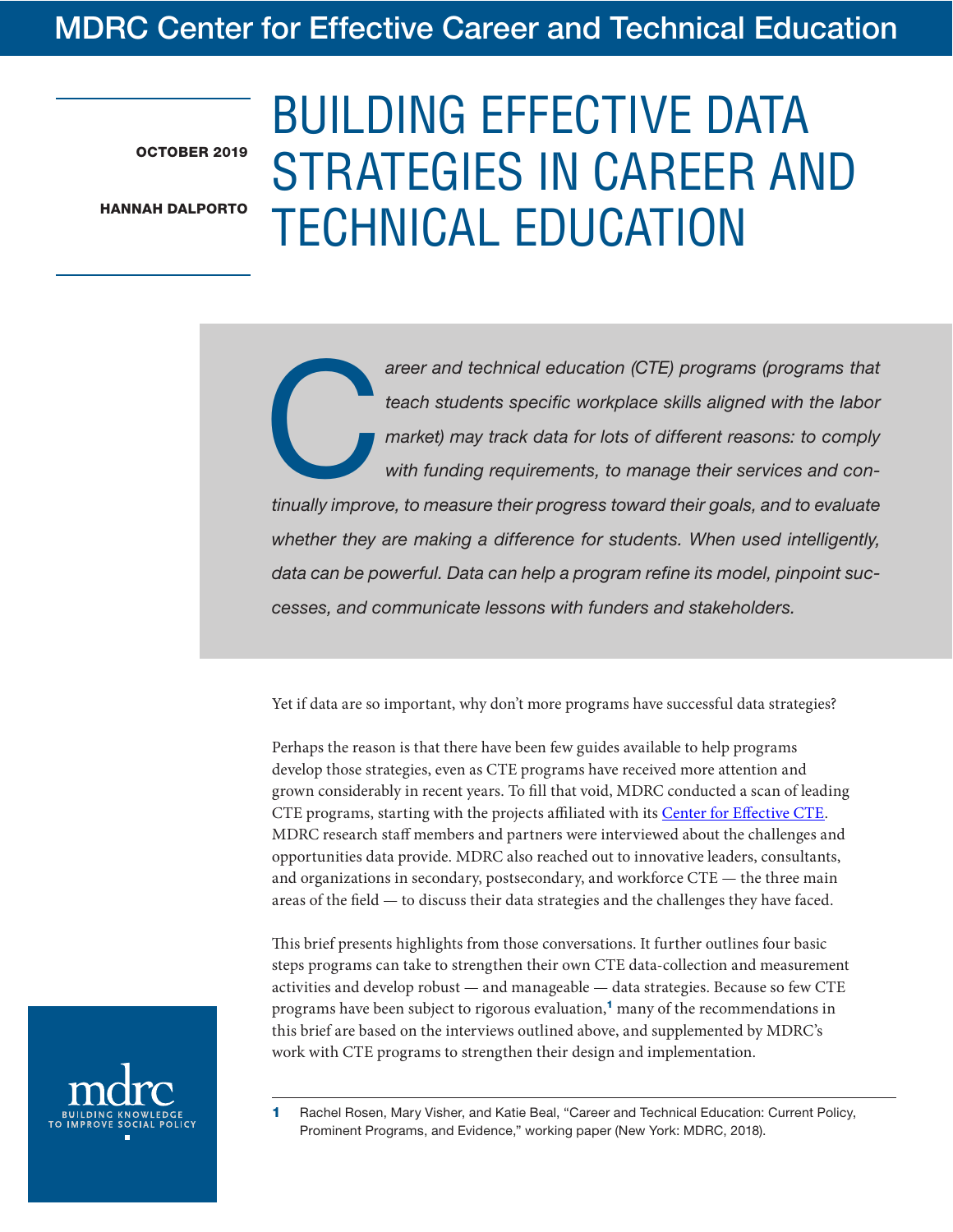#### BACKGROUND

The dearth of successful data strategies in CTE programs can be seen as related to the breadth of approaches that CTE programs employ — and the diversity of problems they are attempting to solve. As a result, all CTE programs looking to use data better can benefit from first answering two basic questions: What problem does the program address? And how does it do so? Answering these questions will help the program determine what data to collect to show whether it is meeting its goals. When MDRC works with programs, it encourages them to begin answering the questions by developing or refining a theory of change. A theory of change is a model that breaks down programs into essential components and mechanisms theorized to contribute to positive outcomes.

Programs can use the theory-of-change framework to define what metrics will help them understand the activities and mediators (that is, the mechanisms of change) assumed to produce the desired outcomes (see Figure 1). They can then begin collecting data to answer questions about those outcomes. Not all outcomes will lend themselves to easy measurement, but the exercise of outlining outcomes can ensure that the data collection and analysis are focused on the most important components.

Of course, once a program has determined what metrics will answer its questions it must collect the relevant data, and doing so can present challenges. One of these challenges is that a CTE program may wish to measure outcomes that require data from multiple institutions or systems. For example, a high school CTE program may feature a work-based learning component such as an internship and also offer classes that count for college credit. To measure outcomes, that program might need to collect data from

secondary, postsecondary, and workforce data systems. Take another example: A workforce CTE program for adults may offer training toward a credential with the aim of increasing participants' employment and earnings in the long term. To measure outcomes, that program would need to track the credentials participants earned from multiple certifying bodies, and would also need to obtain employment data on participants after they left the program, probably over months or years.

Moreover, what defines many CTE programs is that they take an unconventional approach to education and to workforce preparation. Traditional data systems that focus on things like high school completion, postsecondary degree attainment, or program participation are not typically set up to provide the variety of data CTE programs need. Data on workbased learning participation, nontechnical skills acquisition, and the attainment of nondegree credentials such as certificates, certifications, or licenses can prove challenging to collect in an educational system not set up for tracking them.<sup>2</sup>

To avert some of the challenges outlined in this paper, interviewees recommended hiring a datastrategy staff member early on. A person in this role can focus from the start on acquiring and analyzing data, devoting the time it takes to establish priority research questions, manage data collection and acquisition (by, for example,

2 Nontechnical skills include those such as communication and teamwork. The terminology for nontechnical skills varies widely; related skills are described variously as employability skills, twentyfirst-century skills, soft skills, job-readiness skills, career-ready competencies, noncognitive skills, essential skills, and workplace-readiness skills. Each term has its own distinguishing nuances. This brief uses the term "nontechnical skills" to encompass those skills that are essential to workplace experiences across industries.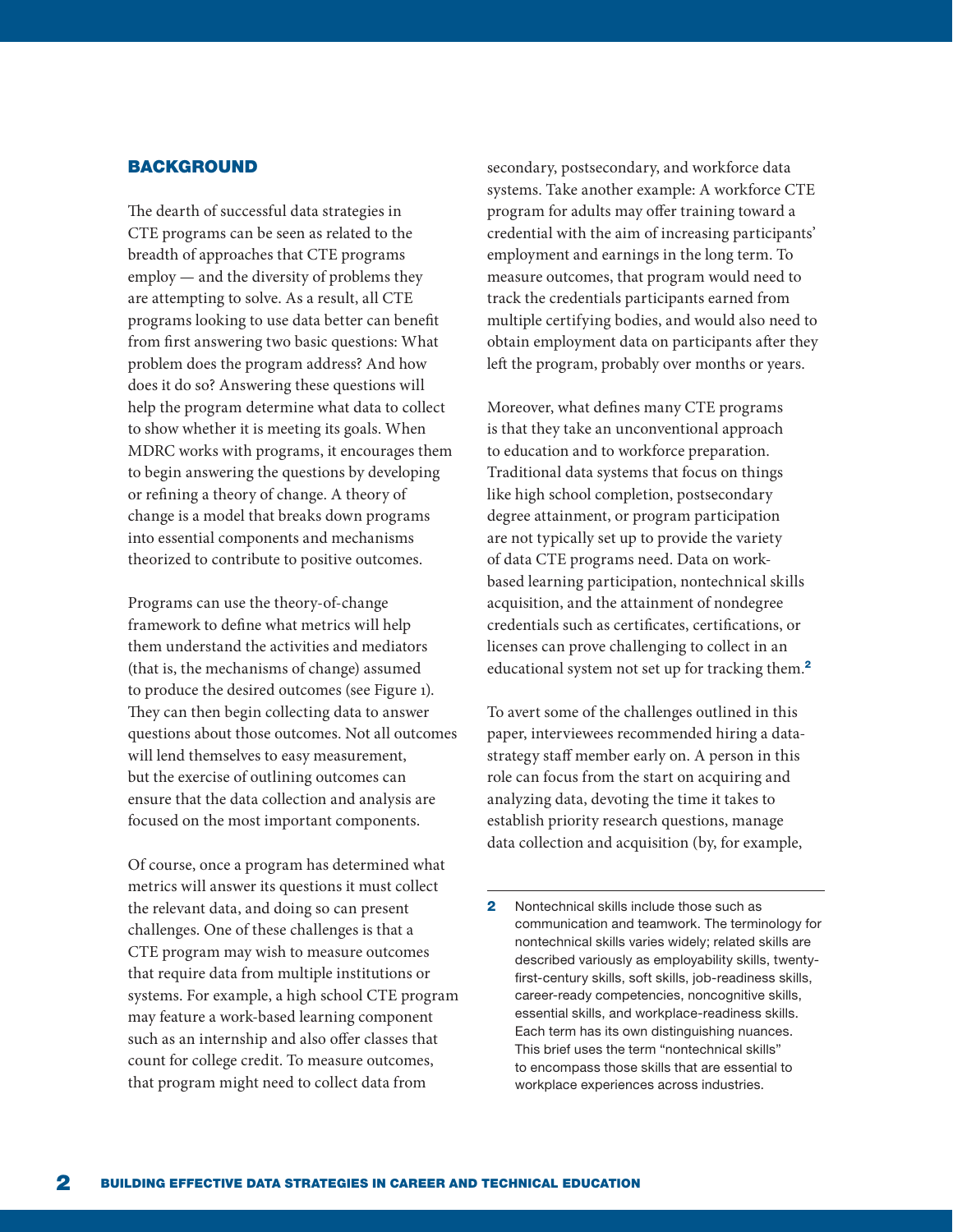# **Figure 1**

#### **Sample Theory of Change**



developing data-sharing agreements or overseeing survey efforts), set up long-term data-collection systems and processes, and devise plans for analyzing the numbers. Of course, a data strategist alone cannot change an organization's priorities; for that the organization needs the investment of both leaders and the front-line staff members who must enter the data.

# METRICS RELEVANT TO CTE: REALITIES AND WORK-AROUNDS

Among the myriad activities and outcomes that programs track, a handful of components stand out as being both typical of CTE programs and challenging to monitor. Chief among them are work-based learning experiences, nontechnical

skills acquisition, and credential attainment. This section summarizes challenges of, innovations in, and approaches to measuring each.

#### Work-Based Learning Experiences

While work-based learning experiences are integral to many CTE programs, their definitions and standards span a broad spectrum of activities. Work-based learning can include internships, apprenticeships, mentoring, long-term volunteer placements, job-shadowing opportunities, and more.<sup>3</sup> This variability creates questions

<sup>3</sup> Jessica Giffin, GeMar Neloms, Amanda Mitchell, and David Blumenthal, *Work-Based Learning Definitions: Themes from States and National Organizations* (Washington, DC: American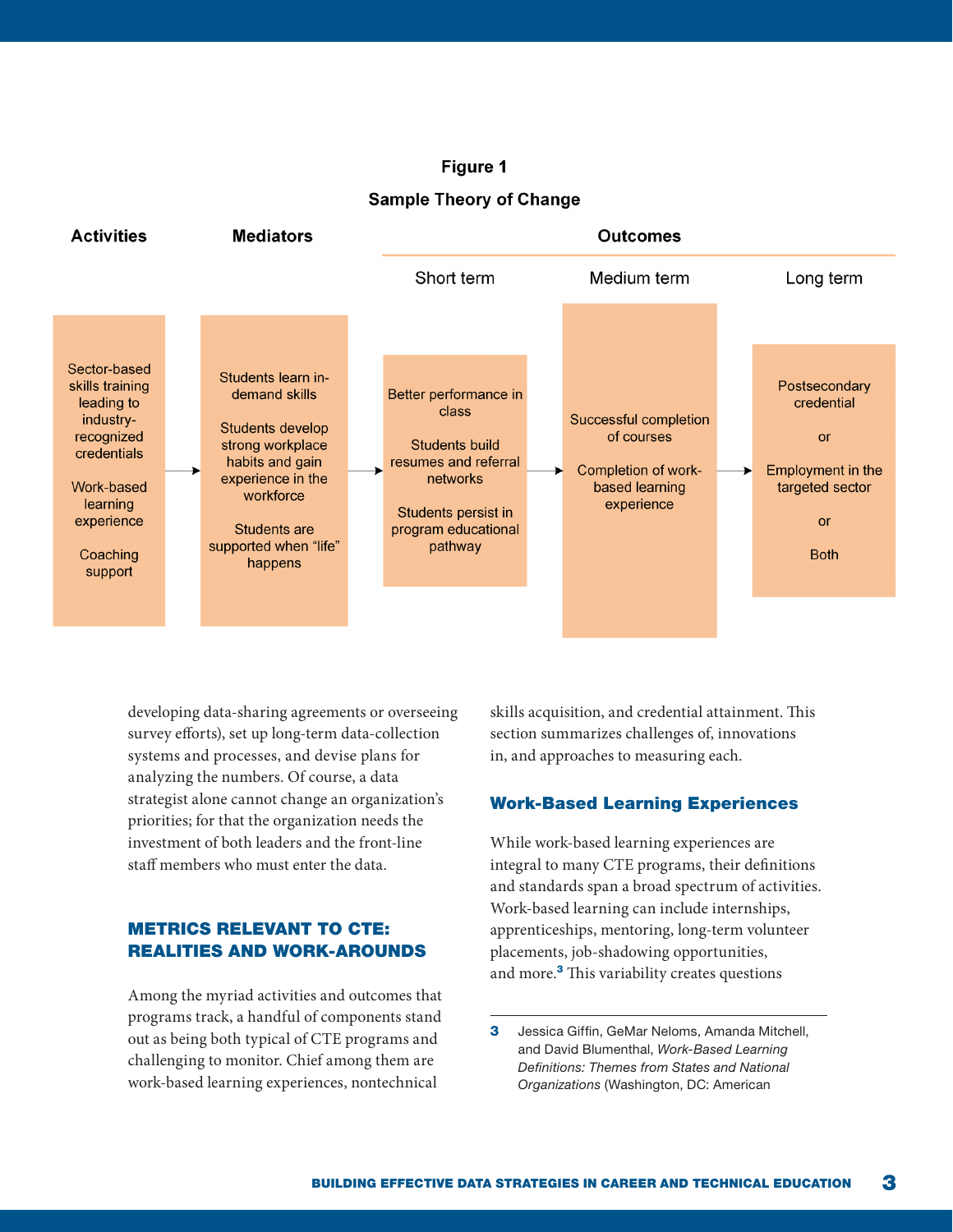of both dosage (how much of a work-based learning experience a participant gets) and quality. For example, how do program operators compare the value, intensity, and goals of a visit to a local business with the value, intensity, and goals of a yearlong paid internship?

While it may take rigorous research to determine the value of a work-based learning experience, a program can nonetheless establish a measurable target for itself and then develop a strategy to collect data that will reveal whether it has met that target. Here, developing or revisiting a program's theory of change is an important first step. What level of exposure or type of experience is posited to produce the intended outcomes? The answer — and the related outcomes that the program deems important to track — will depend on the program and the context in which it operates. Once a program can clarify the purpose and function of a work-based learning experience, it will be in a better position to develop internal standards and consistent definitions, including standards for what "counts" as work-based learning and what aspects of an experience are most likely to yield the intended outcome.

Though there is enormous variation in the field of work-based learning, the programs that responded to MDRC's questions for this brief are using many preexisting pieces of software and other tools. For example, a matching platform like LaunchPath, which connects individuals with

Institutes for Research, 2018). As an example of the extent of variation in definitions, 28 state education agencies have adopted formal definitions for workbased learning and 14 have adopted informal definitions; the remaining states have no definitions in place. Variations range from requirements that work-based learning experiences be paid, to references to employability or professional skills, to specifications that the work-based learning experiences connect to classroom learning.

local experiences, may prove useful in answering questions of access such as: "Are participants of different races and genders being matched equitably?" To follow participation in workbased learning experiences, one CTE program has been using ImBlaze, an online portal and app that allows students and employers to connect for local internship opportunities, enter hours worked, and report information.<sup>4</sup> Regardless of how a program collects data on work-based learning experiences, it should prespecify its measurement targets and limit tracking and data collection to those that are most important.

## Nontechnical Competencies and Skills

Increasingly, employers are seeking to hire people who can demonstrate they have learned nontechnical skills from work-based learning experiences. Measuring those skills can be just as thorny as tracking the experiences. The "nontechnical skills" employers may value range from broad designations like communication and problem solving to more discrete competencies like stress tolerance or persistence in striving toward goals. And although apparently similar nontechnical skills can be relevant to diverse contexts and situations, it is difficult to understand and measure an individual's skill acquisition independent of context. For example, is peer communication in a welding shop a materially different skill from communicating with patients in a health care setting?

First, programs must determine whether and *why* to track nontechnical skills. Here again,

<sup>4</sup> In a handful of regions, schools, districts, and programs are also using ImBlaze to share information on work-based learning experiences in an effort to avoid counterproductive competition for the same opportunities.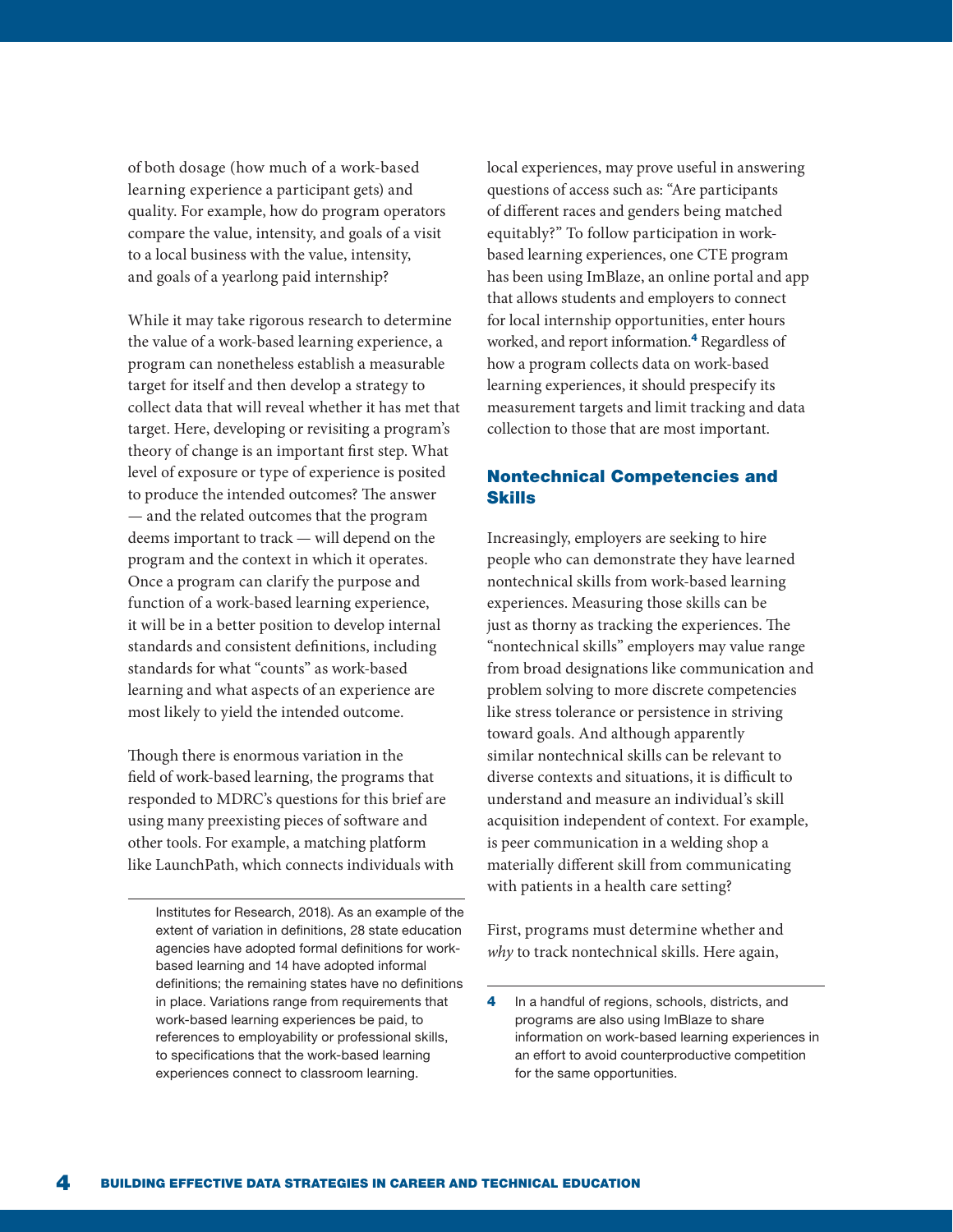developing and refining a concise theory of change can help programs decide whether to collect data on nontechnical skills, and to what end. Refining a theory of change and the rationale for collecting data will help programs determine which skills to track and how. For example, is the goal in collecting data to measure nontechnical skill acquisition for the program's own processes of continual improvement? Or is it to help teachers steer instruction, or so that students can communicate their skills more effectively to potential employers?

Relatedly, it is not always easy to figure out *what* nontechnical skills to track. There are many nontechnical skills programs could aim to improve, but they may initially do well to focus their data efforts on only a limited number.

Once an organization identifies the skills aligned with an intervention's intended outcomes, it must then determine *how* to measure those skills. The field has been grappling with this issue and some within it are attempting to standardize measures. The Regional Educational Laboratory of the Northeast and Islands has compiled a review of instruments that measure collaboration, perseverance, or self-regulated learning among secondary school students.<sup>5</sup> In the postsecondary space, the Education Design Lab's BadgedToHire project, housed in three community colleges, is aimed at developing and expanding online microcredentialing assessments for hiring and employment. The New World

5 Joshua Cox, Brandon Foster, and David Bamat, "A Review of Instruments for Measuring Social and Emotional Learning Skills Among Secondary School Students," REL 2020-010 (Washington, DC: U.S. Department of Education, Institute for Education Sciences, National Center for Education Evaluation and Regional Assistance, Regional Educational Laboratory Northeast and Islands, 2019).

*All CTE programs looking to use data better can benefit from first answering two basic questions: What problem does the program address? And how does it do so?*

of Work has undertaken a similar effort in which students in high school and college can choose from 10 twenty-first-century skills and associated lessons, and online assessments of those skills are linked to digital badges that express their competencies. And separately, the ACT's WorkKeys assessments bundle individual skills based on employers' likely needs (for example, "graphic literacy" and "business writing"), thus supporting employer-to-program relationship building. These types of standardized assessments may be particularly useful for reporting to stakeholders on the skills students gain, or if a CTE program's mission makes it important to compare skills acquired across large groups.

In some contexts, programs may prefer to review skills qualitatively. Many schools and districts have recently embraced performance-based learning through "capstones," or performance-based assessments in which participants must undertake authentic tasks that mirror work responsibilities in those fields.<sup>6</sup> Such approaches seek to honor the complexity of learning. In addition, many platforms, such as MHA Labs, assess the growth of nontechnical skills through employer performance reviews, surveys, and structured sessions for comments and suggestions. However, these qualitative approaches may not be used as readily

**<sup>6</sup>** National Center for Innovation in Education, "Mapping Shifts in Teaching and Learning Supported by Performance Assessments" (website: www.leadingwithlearning.org/ performance-assessment-map, 2018).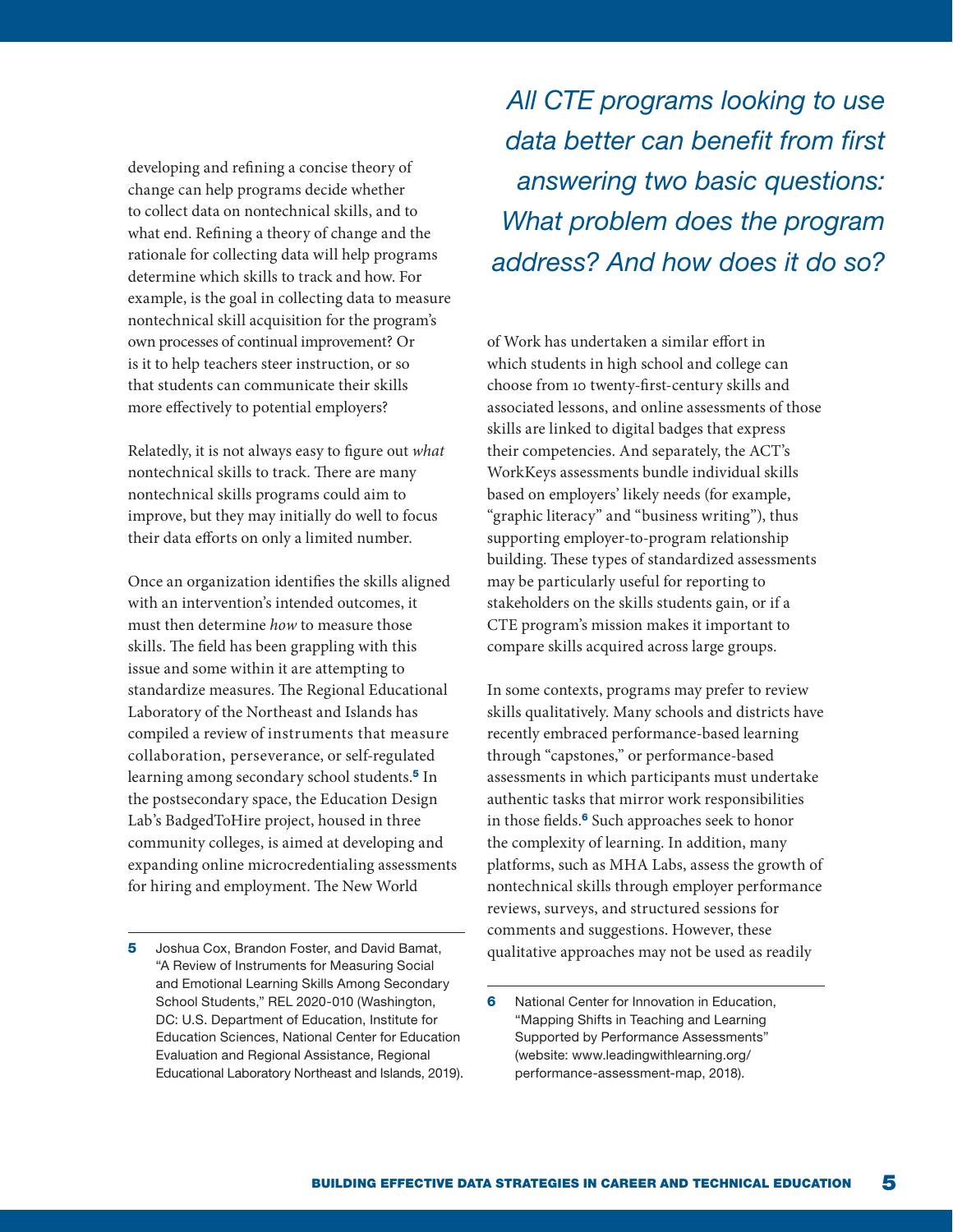to track program growth or make comparisons among students, employers, or organizations.

#### Credential Attainment

For programs that aim to help participants attain postsecondary credentials, it can be especially vexing to measure outcomes related to those credentials. For one thing, programs must determine which outcomes they can measure and are grounded in existing research. While an estimated 27 percent of adults in the United States have nondegree credentials (including certifications, licenses, and other postsecondary certificates that are not formal college degrees),<sup>7</sup> not all credentials are created equal.<sup>8</sup> There is promising evidence that some nondegree credentials can lead to better wages, but those improvements are distributed unevenly across demographics, industries, and credentialing institutions.<sup>9</sup> In other words, just because a

- 7 Stephanie Cronen, Meghan McQuiggan, Emily Isenberg, and Sarah Grady, *Adult Training and Education: Results from the National Household Education Surveys Program of 2016* (Washington, DC: Institute for Education Sciences, National Center for Education Statistics, 2018).
- 8 Sandy Baum, *Higher Education Earnings Premium: Value, Variation, and Trends Connecting Credentials* (Washington, DC: The Urban Institute, 2014).
- 9 Matthew D. Baird. Robert Bozick, and Melanie A. Zaber, "Beyond Traditional Academic Degrees: The Labor Market Returns to Occupational Credentials," working paper (Santa Monica, CA: RAND Corporation, 2019); Mina Dadgar and Madeline Joy Weiss, "Labor Market Returns to Sub-Baccalaureate Credentials: How Much Does a Community College Degree or Certificate Pay?" CCRC Working Paper No. 45 (New York: Community College Research Center, 2012); David J. Deming, Noam Yuchtman, Amira Abulafi, Claudia Goldin, and Lawrence F. Katz, "The Value of Postsecondary Credentials in the Labor Market: An

credential exists does not necessarily mean it has value. Still, in order to address questions of quality and value, programs first have to be able to keep track of what credentials their participants are earning and from where.<sup>10</sup>

On a systematic level, a few organizations are aiming to address the challenge of comparing the value of different credentials. Credential Engine is building a cloud-based registry to collect and connect information on all credentials in one publicly available catalog that would allow others (policymakers, states, credential issuers, researchers, etc.) to analyze the data and begin to make those comparisons related to quality.<sup>11</sup> Connecting Credentials, a coalition of 121 education and workforce cosponsors, has also sought to start a dialogue about transparency and the coordination of credentials. The coalition's work includes a framework for making "applesto-apples" comparisons of different credentials.<sup>12</sup>

Despite these efforts, there are still areas where data about credentials are lacking. For example, no state has developed methods for tracking all types of nondegree credentials, nor is there a systematic federal data-collection effort for nondegree credentials.<sup>13</sup> In fact only about half of states

Experimental Study" (*American Economic Review* 106, 3: 778-806, 2016).

- 10 Cronen, McQuiggan, Isenberg, and Grady (2018); ExcelinEd and Burning Glass Technologies, *Report 1: A National Landscape of High School Student Credential Attainment Compared to Workforce Demand* (Tallahassee, FL: ExcelinEd, 2019).
- 11 Credential Engine, "About Us Credential Engine" (website: https://credentialengine.org/about, 2018).
- 12 Connecting Credentials, "Connecting Credentials Framework" (website: http://connectingcredentials.org/ framework, 2016).
- 13 Roberta Hyland, "Industry-Based Credentials Are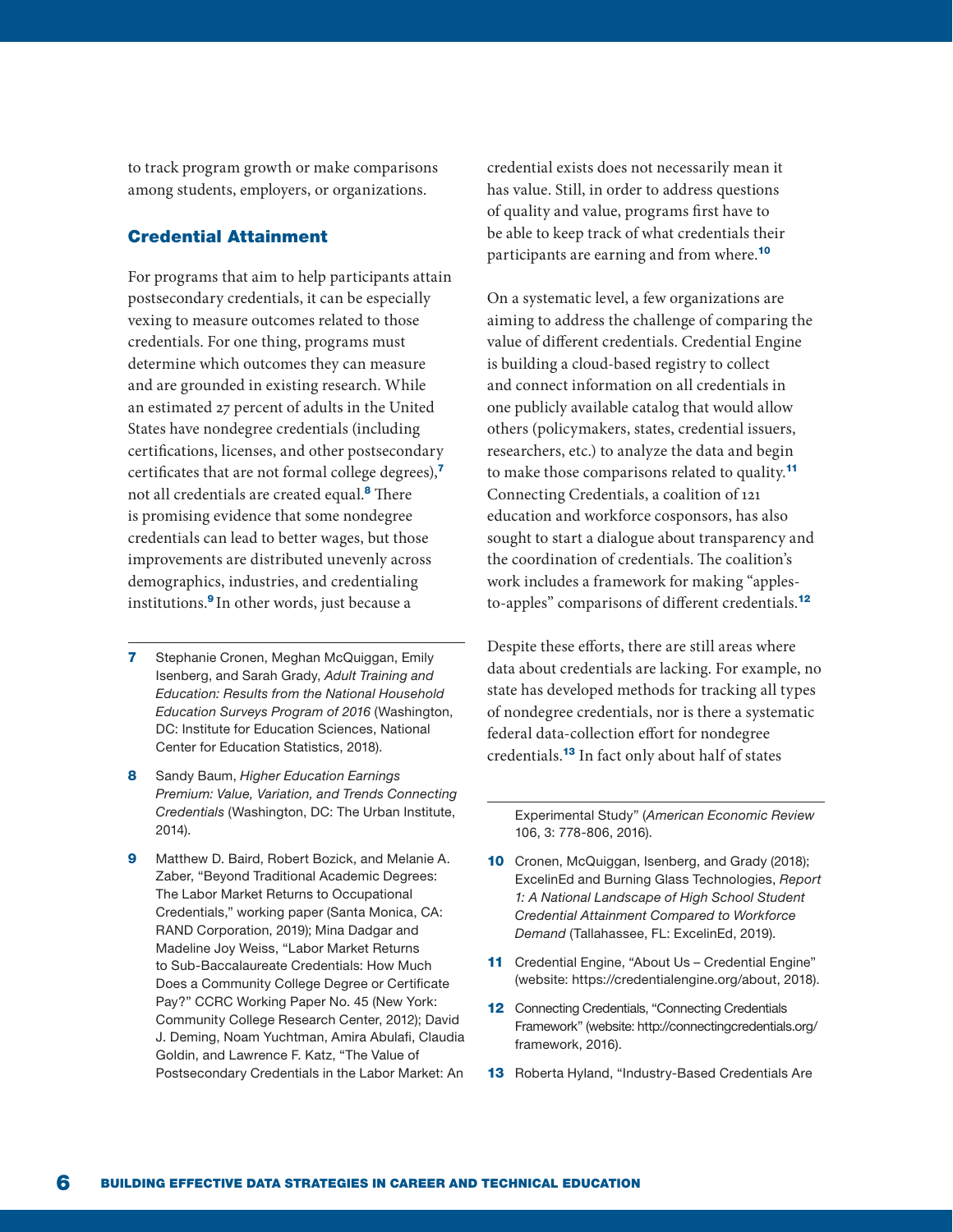collect quantitative data on credential attainment, and most of those rely on data that schools or districts report themselves.<sup>14</sup> As a consequence, if CTE programs want to track whether participants attain nondegree credentials, often they must reach out to those participants after they graduate, and doing so presents its own difficulties.

While the field grapples with these systematic challenges, schools and programs can take concrete steps to keep tabs on credential attainment. CTE programs with partners or multiple locations can establish common data systems (using software like Salesforce, homegrown management information systems, or even systems of spreadsheets) to make it easier for those partners or locations to merge and aggregate data. Programs that rely on individual participants to report the credentials they attain can use survey platforms like SurveyMonkey, Qualtrics, or Google Forms to begin collecting that information quickly and inexpensively.

## BUILDING A DATA STRATEGY

Both new CTE programs and mature programs looking to revisit their strategies need to establish clear plans for collecting and analyzing data. What follows is a series of steps a CTE program might take to that end. The recommendations in these steps are drawn from the interviews conducted during this scan and from MDRC's experience supporting programs as they develop data processes.

Part of the Education Pathway," *Clearinghouse Today* (blog), National Student Clearinghouse (website: https://studentclearinghouse.org/ nscblog/industry-based-credentials-are-part-ofthe-education-pathway, 2016); Jenna Leventoff, *Measuring Non-Degree Credential Attainment* (Washington, DC: National Skills Coalition, 2018).

14 ExcelinEd and Burning Glass Technologies (2019).

*A handful of components stand out as being both typical of CTE programs and challenging to monitor.*

## Steps for Effective Data Collection and Analysis

- 1 **Conduct a needs assessment and outline a theory of change.** What issues in the community is the program trying to remedy? What problem does it aim to address? Delineating how its model is meant to bring about change can help a program not only identify the effects it is trying to achieve but also predict how program activities should lead to the anticipated outcomes. These predictions help programs understand which activities are important to measure.
- 2 **Define priority research questions and important outcomes.** What does the program want to know or understand better in the short, medium, and long term? What is the intended effect of participating in the program? Answering questions like these means a CTE program can limit its data collection to top-priority areas. It can focus its time and effort on answering a few major questions, rather than collecting data on everything feasible and then struggling to focus its analysis. This recommendation may seem obvious, but when faced with expansive data sets, it can take a concerted effort to determine where to focus one's often limited time and energy.

With more clarity about research questions, a CTE program can identify which outcomes it must measure and what data it needs. When it is not feasible to collect data or the data will take a long time to obtain, interim and proxy outcomes can be a useful work-around. That is, are there shorterterm outcomes such as attendance that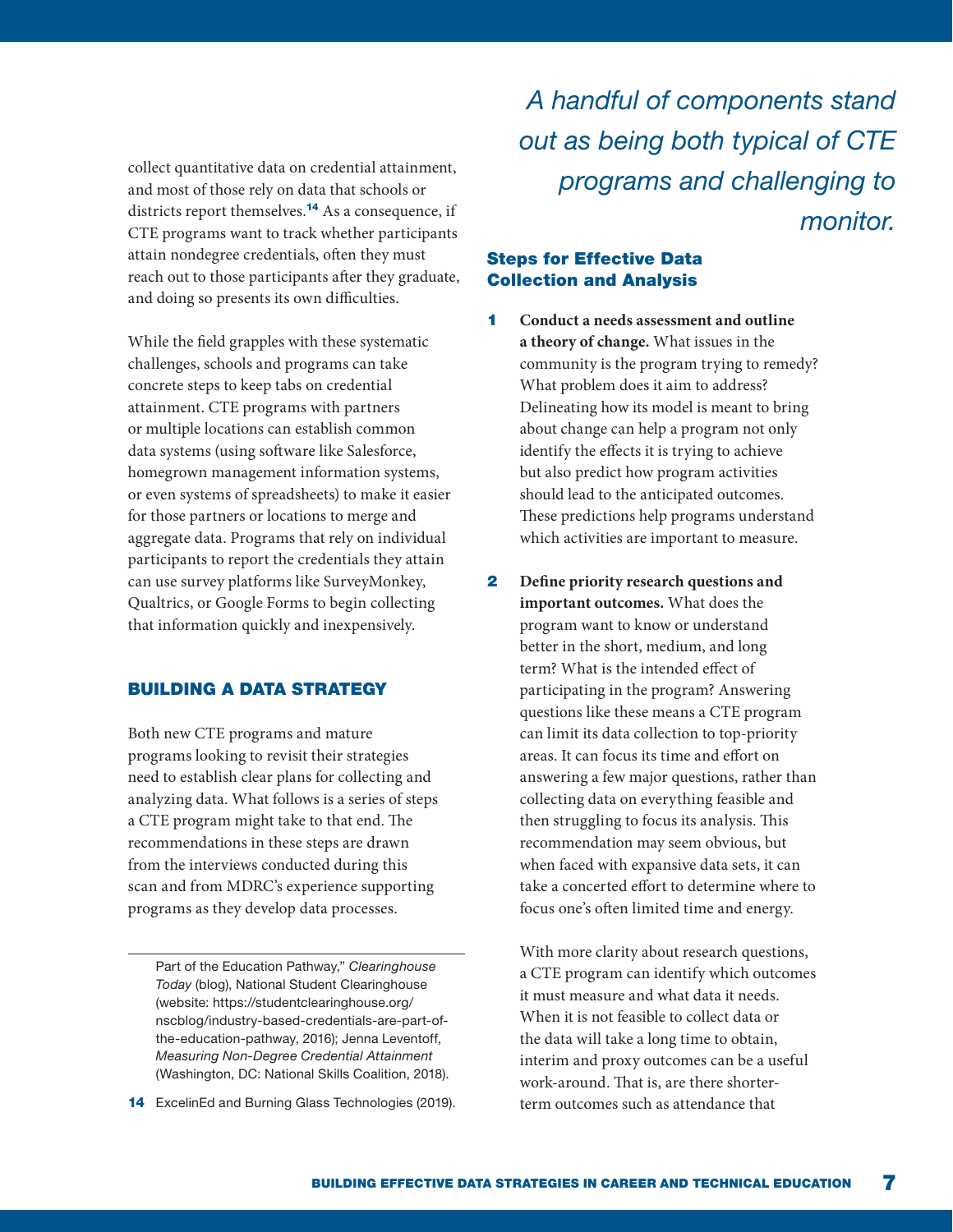can point toward longer-term payoffs like completion? Other interim outcomes to note will depend on the program's goals, but examples may include perceptions and attitudes toward the program, academic improvement, or pay increases.

In establishing an analysis plan, a program should return to its theory of change often, to ensure that the analysis is firmly grounded in the most important elements of the program.

3 **Set up data-collection processes.** With important outcomes firmly established, a program can consider building a system to house data. While "data systems" can sound daunting, they can be as simple as spreadsheets or as creative as building on existing software. Interviewees reported that creating a new system can be easier (and more efficient in the long run) than retrofitting an older system to meet newer data needs.

Programs can also reduce the amount of work staff members must put into collecting and tracking data by taking advantage of administrative data housed externally, in school districts, at community colleges, in statewide or national databases like the National Student Clearinghouse, or elsewhere.<sup>15</sup> The accessibility of these data can vary widely, so programs may consider engaging a skilled technicalassistance provider or third party to navigate the sometimes confusing world of data collection and data-sharing agreements; the help may be particularly valuable when it comes to state systems, which may have detailed privacy regulations.

4 **Iterate, adapt, and update.** When in doubt, start somewhere. As one interviewee said, "You have to start to collect and report to be able to figure out where there are inconsistencies and gaps." Be sure to share reports and analyses, even if they do contain inconsistencies or gaps, with staff members at all levels; seeing those reports can bring data entry to life and illuminate what is in it for teachers, employer partners, and staff members whose data you depend on — why it is worth their investment in time and energy. Ultimately, whatever dashboards, systems, or tools programs use to collect data, those systems should allow practitioners to access the data when they want. Practitioners can then, for example, track the hours students work week by week, or the percentage of them who attend a certain activity; such tracking can help programs respond to problems faster.

#### POLICY IMPLICATIONS

While CTE program administrators and staff members can take steps to strengthen their own data collection and analysis, some of the challenges outlined in this brief are likely to persist unless policies can be crafted to address them.

One of the more persistent challenges centers on definitions and standardization. For example, credentialing bodies and institutions have not yet coordinated enough with one another for programs, employers, and institutions to make sense of the value of credentials, particularly credentials at the postsecondary level that fall short of associate's degrees. Policy must address the needs of practitioners by establishing clear credentialing standards that allow for greater transparency and comparison. Similar problems exist when it comes to measuring work-based

<sup>15</sup> Administrative data are those collected primarily for the management of programs and public services.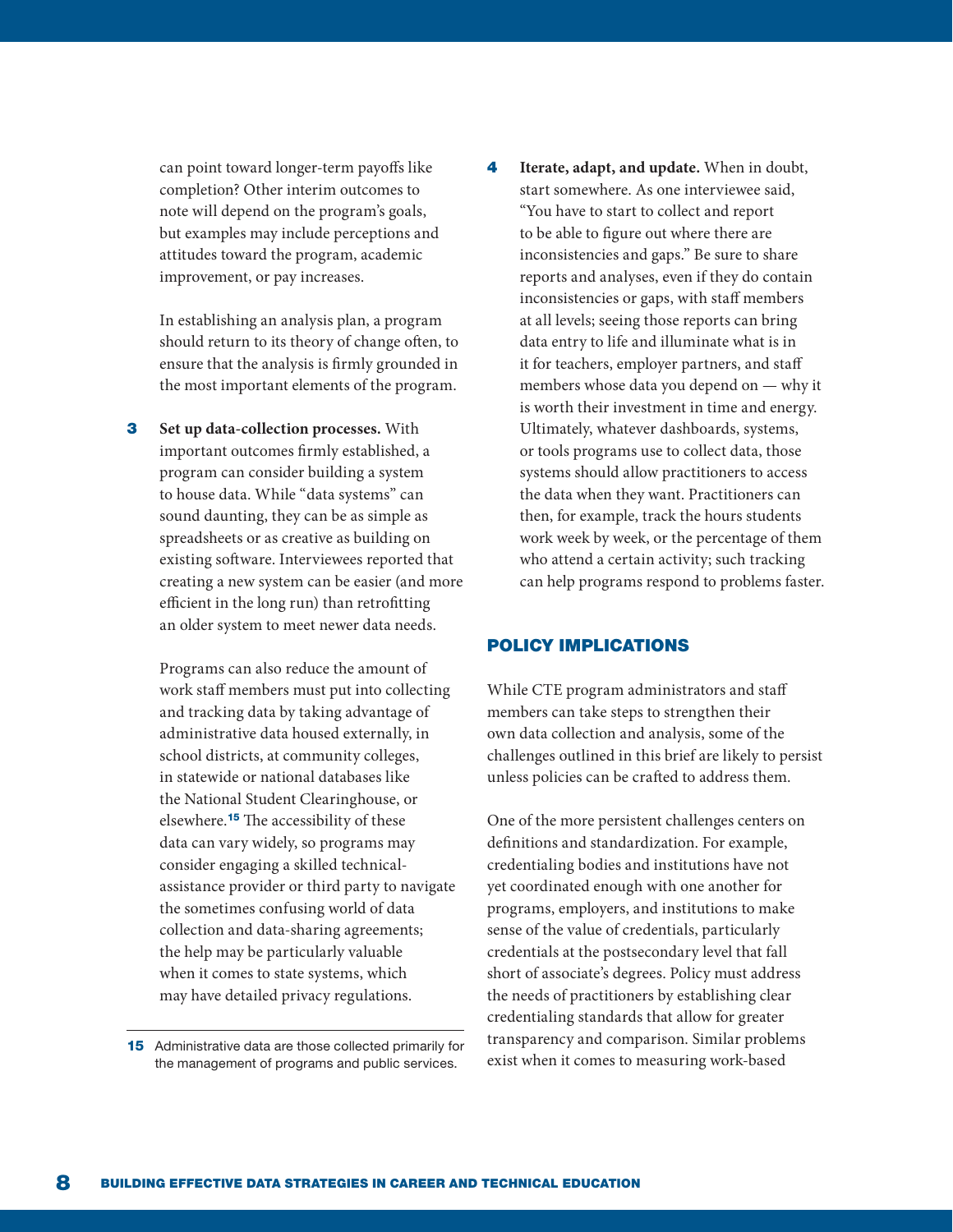# *Just because a credential exists does not necessarily mean it has value.*

learning. If CTE programs could standardize definitions in these areas, they could have more fruitful discussions among themselves — and discover where they need to change.

Another policy challenge facing CTE programs relates to coordinating data: How are school districts, postsecondary institutions, and workforce programs communicating and sharing information and data? One promising step is that some organizations and coalitions have published tools and reports that attempt to bring into alignment the program-accountability indicators and teacher-quality provisions of the Workforce Innovation and Opportunity Act, Perkins V, and the Every Student Succeeds Act (federal legislation related to workforce training, career and technical education, and K-12 education respectively).<sup>16</sup> While aligning these forms of data comes with challenges, it also presents compelling opportunities. Many CTE programs rely on partnerships and shared metrics. Establishing common metrics across partners leads to a richer understanding of what is happening in a program. Take the example of a hypothetical workforce CTE program: If that program only looks at employment and earnings outcomes, it may miss possible effects on postsecondary enrollment.

In the longer term, the field at large stands to gain a great deal from better metrics. Reliable measurement over a long span could allow the field to pinpoint the near-term measures that predict future workforce or college success.

More broadly, better data can help ensure CTE doesn't repeat the mistakes of its vocationaleducation past. Indeed, funders are increasingly paying attention to diversity, equity, and inclusion and asking for data on related outcomes. For example, Perkins V requires states to report data separated out according to several categories, including race and gender.<sup>17</sup> CTE programs can get ahead of this trend by measuring equity-related outcomes, which can provide early opportunities to identify and address imbalances. Simply examining the outcomes of subgroups defined by race and ethnicity, gender, or socioeconomic status can reveal otherwise hidden inequities.

While policymakers catch up to the new realities of CTE, programs can still take steps to make sure they are coordinating data strategies that work for them, by adopting new tracking tools, by revisiting their theories of change, or simply by getting started.

16 Alliance for Excellent Education, the Center for American Progress, JFF, the Learning Policy Institute, the Linked Learning Alliance, NAF, and the National Center for the Improvement of Educational Assessment, Inc., *Innovating for Equity and Excellence: Recommendations to States for Implementing the Strengthening Career and Technical Education for the 21st Century Act (Perkins V)* (Washington, DC: Alliance for Excellent Education, 2019); Ellen Cushing, Susan Therriault, and David English, "Developing a College- and Career-Ready Workforce: An Analysis of ESSA, Perkins, and WIOA" (Washington, DC: American Institutes for Research, 2019).

17 Boris Granovskiy, *Reauthorization of the Perkins Act in the 115th Congress: The Strengthening Career and Technical Education for the 21st Century Act*, R45446 (Washington, DC: Congressional Research Service, 2018).